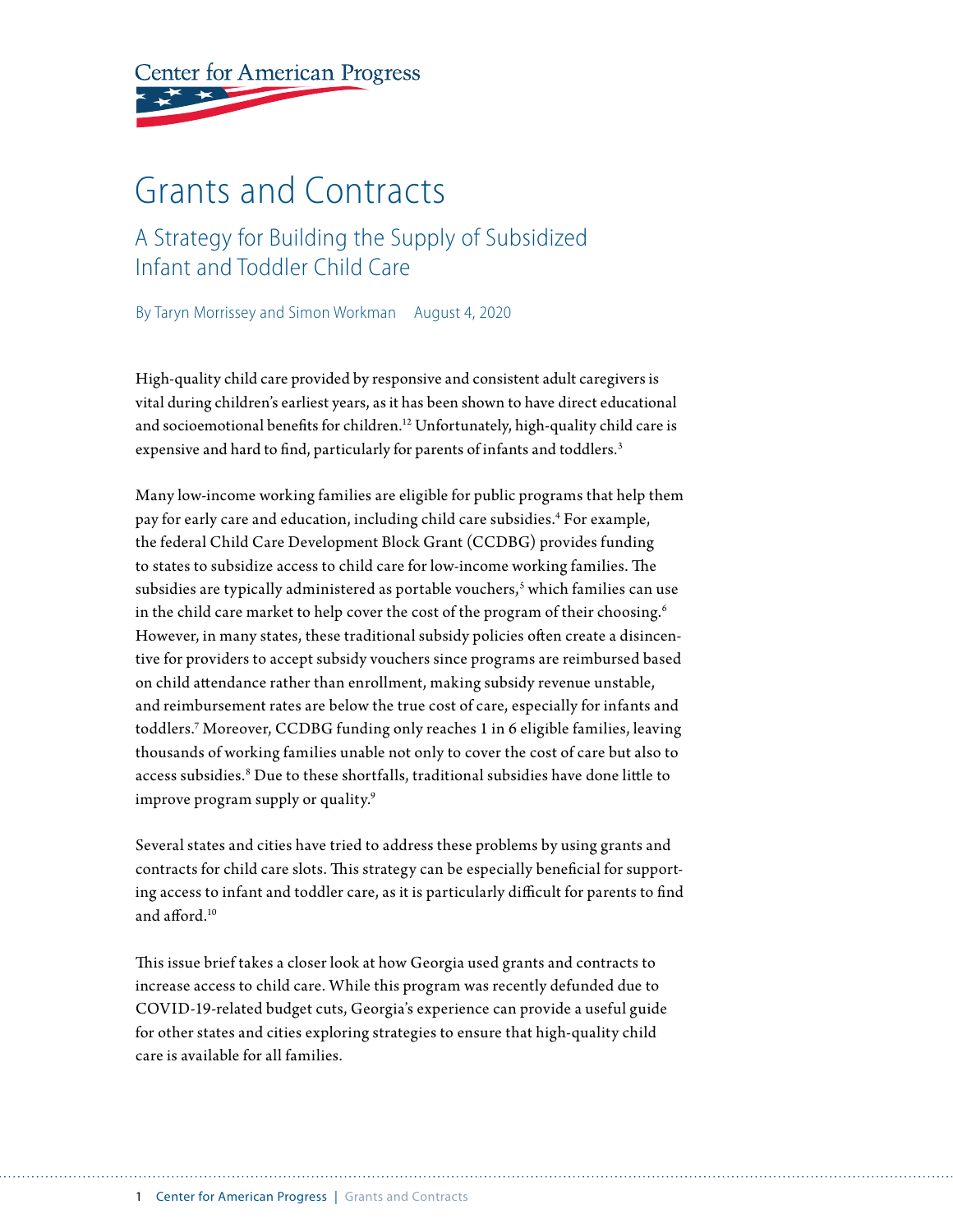### How do child care grants and contracts help to increase access to child care?

An increasing number of states are using grant and contract systems to address some of the disincentives for providers to participate in the current subsidy system, in turn increasing low-income working families' access to high-quality child care settings, especially for infants and toddlers. In just the past few years, this strategy has gained significant momentum: In 2012, just nine states used contracts to pay a share of their providers,<sup>11</sup> yet a review of the 2016–2018 Child Care and Development Fund (CCDF) plans found that 30 states and territories were using grants and contracts with providers.12

Grants and contracts represent agreements between the subsidy program and child care providers to designate slots for subsidy-eligible children.<sup>13</sup> In contrast to portable vouchers, where providers receive parental copayments and subsidy payments for services provided to individual eligible children when tuition is collected, grants and contracts allow the subsidy program to pay providers directly, either before or after services are provided. Importantly, because grants and contracts can be designated for specific populations or geographic areas, they can be used to help increase child care access for underserved families.<sup>14</sup>

#### Georgia's Quality Rated Subsidy Grant program

In Georgia, like in most of the United States, the supply of licensed, high-quality infant and toddler care is far below demand in many areas of the state.<sup>15</sup> To help address this shortage, Georgia's Department of Early Care and Learning (DECAL) began its Quality Rated Subsidy Grant program in 2015. Under this system, child care providers who met certain requirements and applied via a competitive process received higher reimbursement rates—approximately 50 percent above the traditional rate—for their granted slots.16 Provider requirements included having and maintaining, or increasing, a two- or three-star rating in the state's quality rating and improvement system; maintaining lower child-staff ratios compared with licensing standards;<sup>17</sup> and recruiting and enrolling children not yet eligible for Georgia pre-K—those who are younger than age 4—who live in families eligible for the state's child care subsidy program.

Importantly, under this system child care providers accepted the responsibility of filling slots with subsidy-eligible families and were trained by DECAL staff in how to recruit families and verify and recertify family eligibility. Participating child care centers' payment and contract renewals were contingent on slots being filled with eligible children. Families in the Quality Rated Subsidy Grant program did not pay copayments, unlike in Georgia's traditional subsidy program. This meant that participating in the Quality Rated Subsidy Grant program required families to pay less out of pocket. At annual reviews, DECAL staff reviewed the slot occupancy over the previous fiscal year and made adjustments to funding if the pro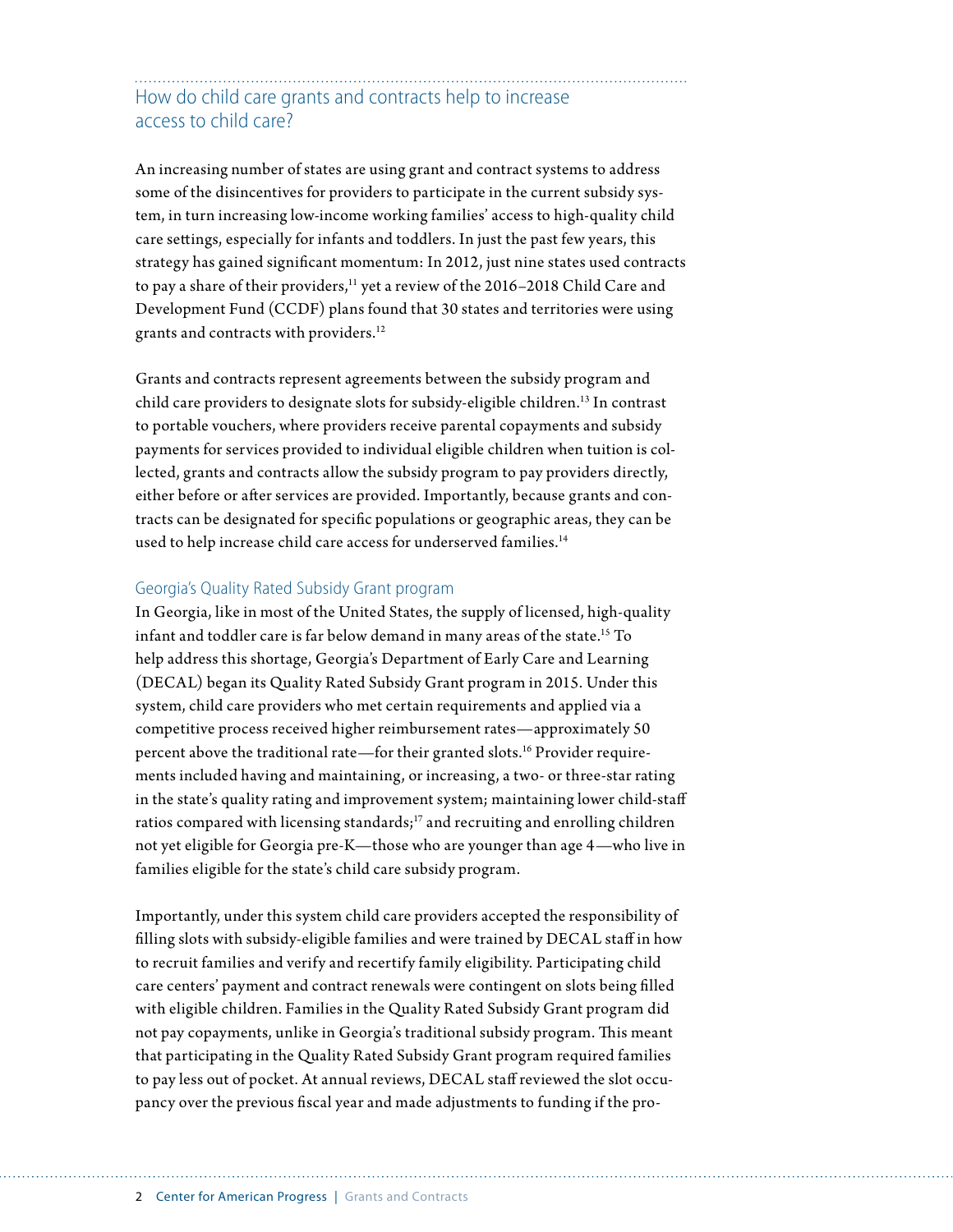gram was unable to fill all of the slots. While there was ongoing discussion about how to include family child care providers, to date, only centers participated in the Quality Rated Subsidy Grant program.

In 2015, the program's first year, 12 providers enrolled; another 24 joined within six months.18 The program was able to maintain a considerable amount of continuity in providers, with those who were unable to fill slots or recruit eligible families leaving the program. As of spring 2020, the Quality Rated Subsidy Grant program funded about 3,000 slots across 141 child care providers. While the initial pilot years of the program were funded by a federal Race to the Top-Early Learning Challenge grant, following the expiration of that grant, the state allocated funding from its CCDF to expand the program. Unfortunately, in June 2020, the state budget was cut by 10 percent due to the economic impact of the coronavirus pandemic, and the Quality Rated Subsidy Grant program was discontinued.<sup>19</sup> While the state is hoping to re-implement the program when future funding allows, families currently accessing care under the grant program are being transitioned back to the traditional subsidy system.

## What makes grants and contracts successful?

Contracts can increase the supply of child care by addressing two challenges associated with serving children younger than age 3 and children receiving subsidies: low reimbursement rates and instability in subsidy receipt. First, infant and toddler child care is expensive because most costs go toward labor, as regulations set low child-staff ratios.20 Because the quality of care is dependent on the warmth, responsiveness, and strength of child-caregiver bonds, these low ratios are critical—but they also increase the cost, making it higher than the rate at which states set their subsidy reimbursement.<sup>21</sup> Grants and contracts that set higher reimbursement rates therefore make providing infant and toddler care a more financially viable option for programs.

A second problem with the traditional subsidy system is that historically, families' duration of child care subsidy receipt is short, as the subsidy recertification process can be burdensome, requiring families to submit paperwork and complete other time-consuming administrative tasks.<sup>22</sup> When families lose their subsidy, providers have unpredictable or inadequate revenue, making it difficult for them to meet their labor and other expenses. Grant and contract systems stabilize funding to support child care for children in families eligible for subsidies, which in turn supports children's development<sup>23</sup> and parents' employment outcomes.<sup>24</sup> In grant and contract systems, providers are paid based on child enrollment, rather than attendance. Moreover, these systems are not child specific; when a specific child or family exits the child care or subsidy program, the provider can fill that slot with another child whose family is subsidy eligible, rather than lose the funding. This mechanism for stable payment has been particularly useful during the COVID-19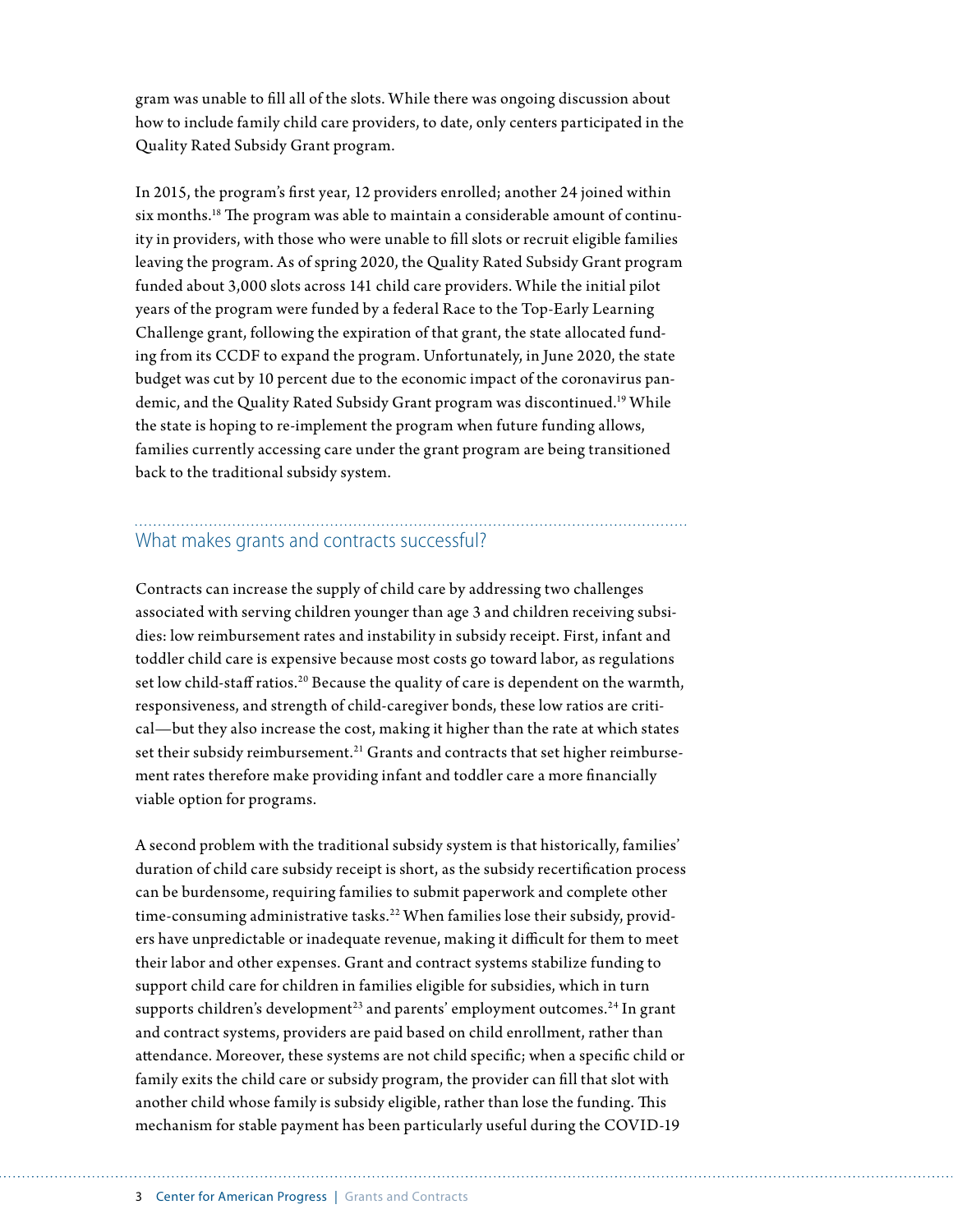pandemic, as states can continue to provide monthly payments over the year to fund slots with grants and contracts at a time when many centers have had to close or only a fraction of children could attend due to public health measures, resulting in lost revenue. Beyond the pandemic, contracts have the potential to stabilize subsidy payments and revenue, which can help providers to improve administrative support and program quality.<sup>25</sup>

Compared with traditional subsidy vouchers, grant and contract subsidy programs allow administrators to retain more control over the providers with whom they contract. Administrators can require grant- or contract-receiving child care programs to meet certain quality rating benchmarks; be located in specific geographic regions; provide comprehensive services such as health screenings; or enroll specific age groups or groups of underserved families such as children in foster care or families receiving Temporary Assistance for Needy Families (TANF). For example, in order to help boost the supply of infant and toddler care in the context of Georgia's public pre-K program—which enrolled 60 percent of the state's 4-yearolds in 2019 26—Georgia's Quality Rated Subsidy Grant program was limited to children younger than the Georgia pre-K enrollment age. The state has also used expansions in the program to target certain geographic areas.

### What should states know when considering grants and contracts?

There are several potential benefits to using grants and contracts for both families and subsidy programs. For example, they may increase access to high-quality, stable child care for children and families; stabilize revenue for providers; and reduce the administrative burden for the state, providers, and parents.<sup>27</sup> Meanwhile, states can customize the rules of grants and contracts to increase child care supply, improve quality of care or facilities, target certain populations, and broaden the scope of services.<sup>28</sup> Research links higher subsidy rates and provider-friendly payment policies—such as payment for days when children are absent or programs are closed—with higher-quality care in subsidized centers and family child care.<sup>29</sup> In Georgia, providers participating in the Quality Rated Subsidy Grant program reported making a number of improvements to their programs, including buying equipment and supplies, investing in staff training, and increasing staff wages. $30$ 

To meet enrollment requirements, several providers in Georgia have created innovative strategies for recruiting and retaining subsidy-eligible families; for instance, they maintain a waitlist and partner with local high schools and tech or vocational colleges to recruit subsidy-eligible families. Families using grant-funded slots also benefit from the lack of copays, which reduces costs and may enhance family-provider engagement. For advocates, the children and families served as well as the services funded by grants and contracts—and the gaps in these services—can be communicated in a straightforward way in terms of describing the number of slots or children served at a given time or across the year.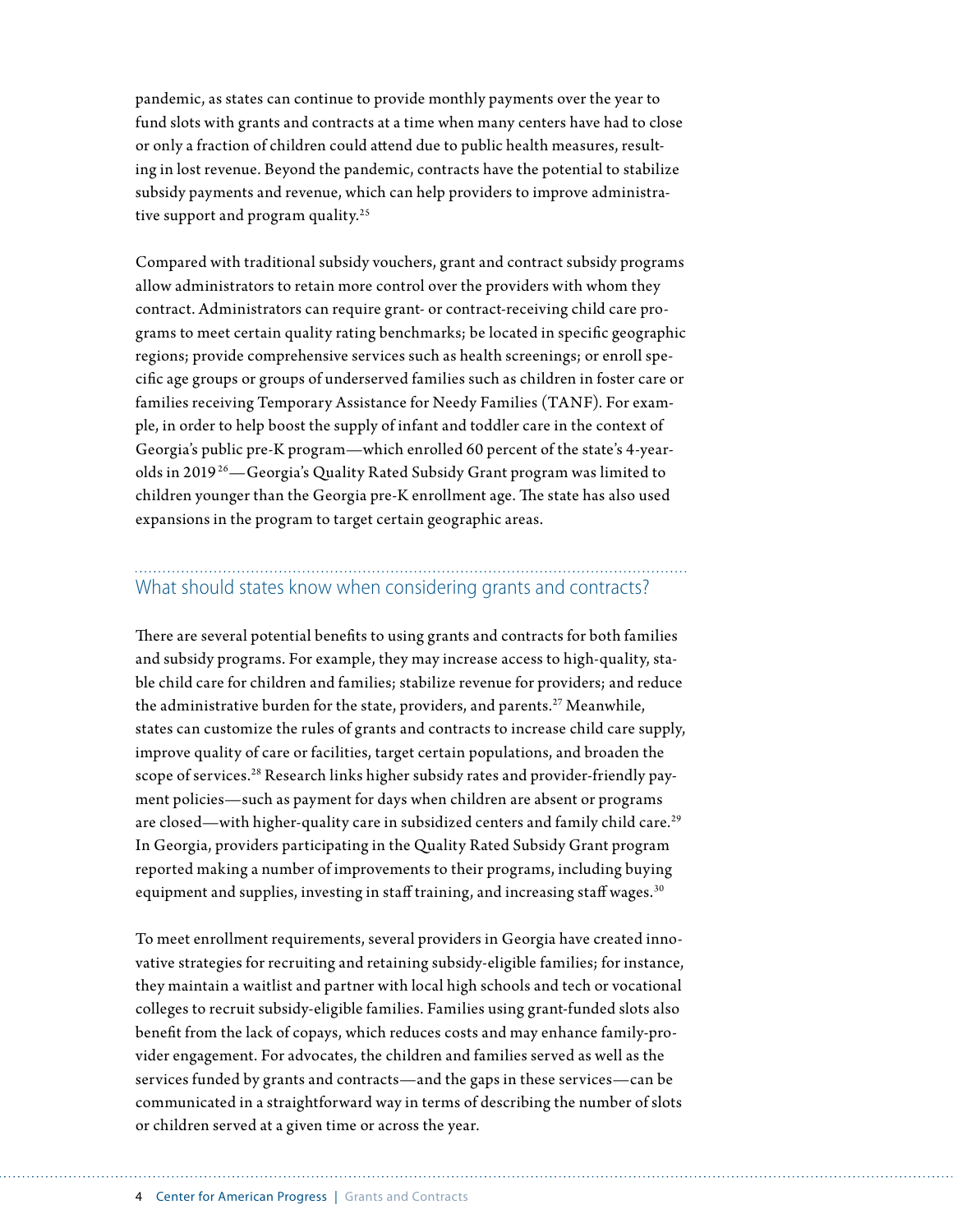There are, however, certain challenges associated with the use of grants and contracts for child care subsidies. These may include parents having trouble finding contracted slots in their communities that meet their needs, such as program hours or cultural or linguistic fit. Moreover, in Georgia, because providers were required to meet quality requirements, grants and contracts may have supported programs' quality improvements but not led to immediate increases in the supply of child care. Over time, however, if designed to bring new providers into the subsidy system or market, grants may increase the child care supply.

Furthermore, although grants and contracts are designed to enhance programs' financial stability and families' child care stability, an early study in New York City found no link between contracts and the stability of subsidy receipt among providers.31 Subsidy grant and contract programs require a commitment of funds from state and accountability measures. For providers, they must maintain enrollment and meet other requirements. In Georgia, providers were required to recruit, enroll, and reenroll families in the subsidy system; while this could have resulted in parents having a trusted source of information about the subsidy system, the requirement placed demands on providers' administrative and technological capacity.32 The use of grants and contracts as a payment mechanism also requires new and streamlined administrative procedures at the state level.

Despite these challenges, grants and contracts can serve as a mechanism for subsidy program administrators to target specific needs in the child care market, including supply or quality, while offering stable, predictable funds to providers and stable, high-quality child care to families.

### Conclusion

Georgia's experience illustrates that the use of grants and contracts can be a successful strategy for increasing access to high-quality infant and toddler care. As states increasingly recognize the importance of high-quality early childhood education starting from infancy, they should consider the use of grants and contracts to help support families' access to these programs. States should experiment with pilots of different models and administrative procedures over time to determine what works best in their specific context. In Georgia, for example, feedback loops between the subsidy program and child care providers provided real-time information for improving the program, with the state and providers serving as partners in the Quality Rated Subsidy Grant program. Provider input and data analysis can also be useful in localizing the program, developing and updating specific targets or priorities that are tailored to local needs. Meanwhile, the use of grants and contracts inherently develops a mechanism for consistent payments, which is particularly useful to continuously support child care programs during the COVID-19 pandemic and resulting economic fallout. Furthermore, as states face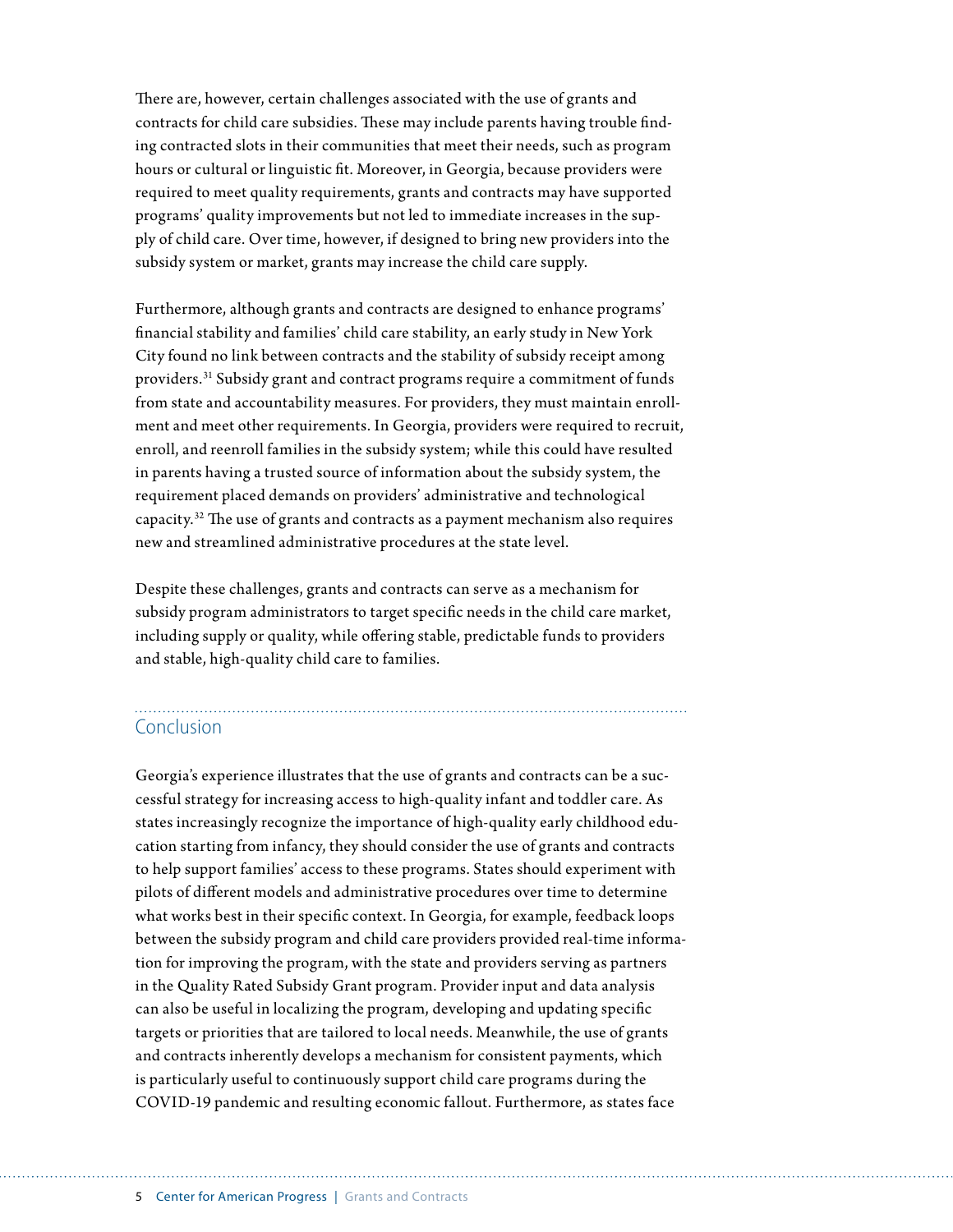budget shortfalls due to the economic impact of the pandemic, they should carefully consider the benefits of programs such as the Quality Rated Subsidy Grants program, and the critical role access to child care plays in supporting working families, before considering budget cuts.

Many of the problems with the current child care market can only be solved through a significant increase in public investment. However, in the absence of comprehensive child care reform at the federal level, states must seriously consider using grant and contract systems to expand access to high-quality child care for the children and families left behind by the current system.

*Taryn Morrissey is a senior fellow for Early Childhood Policy at the Center for American Progress. Simon Workman is the director of Early Childhood Policy at the Center.*

*The authors wish to thank Elisabetta Kasfir and Taijha Harden of Georgia's Department of Early Care and Learning and Kristin Bernhard of the Ounce of Prevention Fund for their insights. Thanks also to Cristina Novoa and MK Falgout for their help with research and editing.*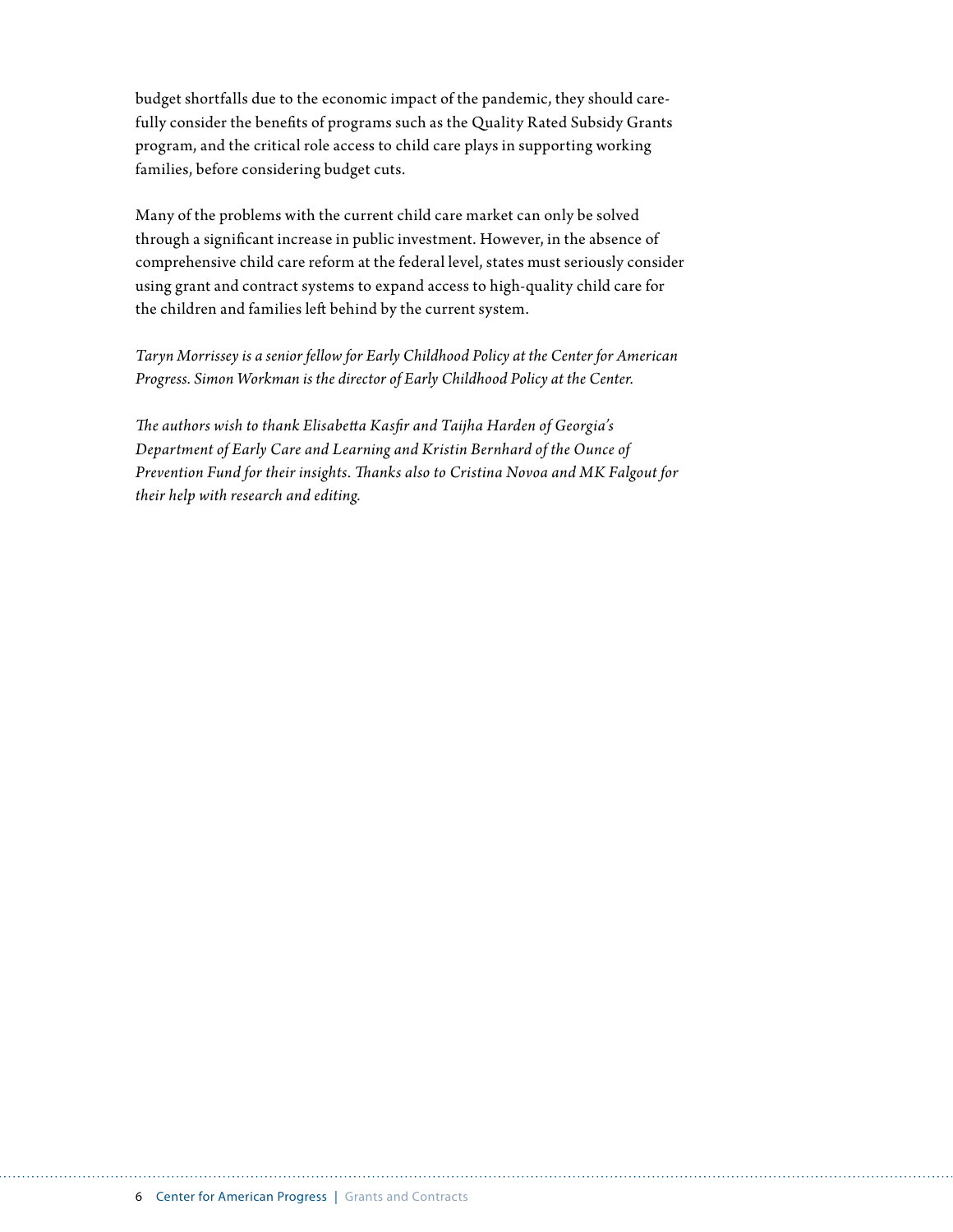#### Endnotes

1 Institute of Medicine and National Research Council, "From Neurons to Neighborhoods: The Science of Early Childhood Programs" (Washington: The National Academies Press, 2000, available at <https://doi.org/10.17226/9824>.

#### 2 Ibid.

- 3 Steven Jessen-Howard and others, "Understanding Infant and Toddler Child Care Deserts" (Washington: Center for American Progress, 2018), available at [https://](https://www.americanprogress.org/issues/early-childhood/reports/2018/10/31/460128/understanding-infant-toddler-child-care-deserts/) [www.americanprogress.org/issues/early-childhood/](https://www.americanprogress.org/issues/early-childhood/reports/2018/10/31/460128/understanding-infant-toddler-child-care-deserts/) [reports/2018/10/31/460128/understanding-infant](https://www.americanprogress.org/issues/early-childhood/reports/2018/10/31/460128/understanding-infant-toddler-child-care-deserts/)[toddler-child-care-deserts/](https://www.americanprogress.org/issues/early-childhood/reports/2018/10/31/460128/understanding-infant-toddler-child-care-deserts/); Rasheed Malik and others, "America's Child Care Deserts in 2018" (Washington: Center for American Progress, 2018), available at [https://](https://www.americanprogress.org/issues/early-childhood/reports/2018/12/06/461643/americas-child-care-deserts-2018/) [www.americanprogress.org/issues/early-childhood/](https://www.americanprogress.org/issues/early-childhood/reports/2018/12/06/461643/americas-child-care-deserts-2018/) [reports/2018/12/06/461643/americas-child-care-des](https://www.americanprogress.org/issues/early-childhood/reports/2018/12/06/461643/americas-child-care-deserts-2018/)[erts-2018/;](https://www.americanprogress.org/issues/early-childhood/reports/2018/12/06/461643/americas-child-care-deserts-2018/) Susanne McCartney and Lynda Laughlin, "Child Care Costs in the Current Population Survey's Annual Social and Economic Supplement (CPS ASEC): A Comparison to SIPP" (Washington: U.S. Census Bureau Housing and Household Economic Statistics Division, 2011), available at [https://www.census.gov/content/dam/Census/](https://www.census.gov/content/dam/Census/library/working-papers/2011/demo/SEHSD-WP2011-01.pdf) [library/working-papers/2011/demo/SEHSD-WP2011-01.](https://www.census.gov/content/dam/Census/library/working-papers/2011/demo/SEHSD-WP2011-01.pdf) [pdf](https://www.census.gov/content/dam/Census/library/working-papers/2011/demo/SEHSD-WP2011-01.pdf); Ajay Chaudry and others, *Cradle to Kindergarten: A New Plan to Combat Inequality* (New York: Russell Sage Foundation, 2017); Rasheed Malik, "Working Families Are Spending Big Money on Child Care" (Washington: Center for American Progress, 2019), available at [https://](https://www.americanprogress.org/issues/early-childhood/reports/2019/06/20/471141/working-families-spending-big-money-child-care/) [www.americanprogress.org/issues/early-childhood/re](https://www.americanprogress.org/issues/early-childhood/reports/2019/06/20/471141/working-families-spending-big-money-child-care/)[ports/2019/06/20/471141/working-families-spending-big](https://www.americanprogress.org/issues/early-childhood/reports/2019/06/20/471141/working-families-spending-big-money-child-care/)[money-child-care/.](https://www.americanprogress.org/issues/early-childhood/reports/2019/06/20/471141/working-families-spending-big-money-child-care/)
- 4 Nina Chien, "Factsheet: Estimates of Child Care Eligibil-ity and Receipt for Fiscal Year 2015" (Washington: U.S. Department of Health and Human Services Office of the Assistant Secretary for Planning and Evaluation, 2019), available at [https://aspe.hhs.gov/system/files/pdf/260361/](https://aspe.hhs.gov/system/files/pdf/260361/CY2015ChildCareSubsidyEligibility.pdf) [CY2015ChildCareSubsidyEligibility.pdf](https://aspe.hhs.gov/system/files/pdf/260361/CY2015ChildCareSubsidyEligibility.pdf).
- 5 Nicole Forry, Paula Daneri, and Grace Howarth, "Child Care Subsidy Literature Review" (Washington: U.S. Department of Health and Human Services Administration for Children and Families, 2013), available at [https://www.acf.hhs.gov/](https://www.acf.hhs.gov/sites/default/files/opre/subsidy_literature_review.pdf) [sites/default/files/opre/subsidy\\_literature\\_review.pdf.](https://www.acf.hhs.gov/sites/default/files/opre/subsidy_literature_review.pdf)
- 6 Erica Greenberg and others, "Are Higher Subsidy Payment Rates and Provider-Friendly Payment Policies Associated with Child Care Quality?" (Washington: Urban Institute, 2018), available at [https://www.urban.org/research/pub](https://www.urban.org/research/publication/are-higher-subsidy-payment-rates-and-provider-friendly-payment-policies-associated-child-care-quality)[lication/are-higher-subsidy-payment-rates-and-provider](https://www.urban.org/research/publication/are-higher-subsidy-payment-rates-and-provider-friendly-payment-policies-associated-child-care-quality)[friendly-payment-policies-associated-child-care-quality](https://www.urban.org/research/publication/are-higher-subsidy-payment-rates-and-provider-friendly-payment-policies-associated-child-care-quality).
- 7 Simon Workman and Steven Jessen-Howard, "Understanding the True Cost of Child Care for Infants and Toddlers" (Washington: Center for American Progress, 2018), available at [https://www.americanprogress.org/issues/early](https://www.americanprogress.org/issues/early-childhood/reports/2018/11/15/460970/understanding-true-cost-child-care-infants-toddlers/)[childhood/reports/2018/11/15/460970/understanding](https://www.americanprogress.org/issues/early-childhood/reports/2018/11/15/460970/understanding-true-cost-child-care-infants-toddlers/)[true-cost-child-care-infants-toddlers/.](https://www.americanprogress.org/issues/early-childhood/reports/2018/11/15/460970/understanding-true-cost-child-care-infants-toddlers/)
- 8 Gina Adams and Monica Rohacek, "More than a work support?: Issues around integrating child development goals into the child care subsidy system," *Early Childhood Research Quarterly* 17 (4) (2002): 418–440, available at [https://](https://doi.org/10.1016/S0885-2006(02)00184-9) [doi.org/10.1016/S0885-2006\(02\)00184-9](https://doi.org/10.1016/S0885-2006(02)00184-9); Taryn W. Morrissey and Mildred E. Warner, "An exploratory study of the impacts of an employer-supported child care program," *Early Childhood Research Quarterly* 26 (3) (2011): 344–354, available at [https://doi.org/10.1016/j.ecresq.2011.01.004;](https://doi.org/10.1016/j.ecresq.2011.01.004) Nicole D. Forry, "The Impact of Child Care Subsidies on Low-Income Single Parents: An Examination of Child Care Expenditures and Family Finances," *Journal of Family and Economic Issues* 30 (1) (2009): 43–54, available at [https://](https://doi.org/10.1007/s10834-008-9135-6) [doi.org/10.1007/s10834-008-9135-6](https://doi.org/10.1007/s10834-008-9135-6).
- 9 Ibid.; Mildred E. Warner and Raymond H. J. M. Gradus, "The Consequences of Implementing a Child Care Voucher Scheme: Evidence from Australia, the Netherlands and the USA," *Social Policy & Administration* 45 (5) (2011): 569–592, available at [https://onlinelibrary.wiley.com/doi/](https://onlinelibrary.wiley.com/doi/abs/10.1111/j.1467-9515.2011.00787.x) [abs/10.1111/j.1467-9515.2011.00787.x.](https://onlinelibrary.wiley.com/doi/abs/10.1111/j.1467-9515.2011.00787.x)
- 10 Steven Jessen-Howard, Rasheed Malik and MK Falgout, "Costly and Unavailable: America Lacks Sufficient Child Care Supply for Infants and Toddlers" (Washington: Center for American Progress, 2020), available at [https://www.](https://www.americanprogress.org/?p=488426) [americanprogress.org/?p=488426.](https://www.americanprogress.org/?p=488426)

11 In these nine states, between 1 percent and 42 percent of their providers paid through contracts, averaging 15 percent. See Greenberg and others, "Are Higher Subsidy Payment Rates and Provider-Friendly Payment Policies Associated with Child Care Quality?"

- 12 Many states and territories were using contracts in the newly established Early Head Start-Child Care Partnerships program. See National Center on Subsidy Innovation and Accountability and Child Care State Capacity Building Center, "Using Contracts and Grants to Build the Supply of High Quality Child Care: State Strategies and Practices" (Washington: 2016), available at [https://childcareta.acf.hhs.](https://childcareta.acf.hhs.gov/sites/default/files/public/contracts_paper_2017_508_compliant.pdf) [gov/sites/default/files/public/contracts\\_paper\\_2017\\_508\\_](https://childcareta.acf.hhs.gov/sites/default/files/public/contracts_paper_2017_508_compliant.pdf) [compliant.pdf.](https://childcareta.acf.hhs.gov/sites/default/files/public/contracts_paper_2017_508_compliant.pdf)
- 13 U.S. Administration for Children and Families Office of Child Care, "Contracting for Child Care Services for Families Eligible for Subsidy" (Washington: U.S. Department of Health and Human Services, 2013), available at [https://](https://childcareta.acf.hhs.gov/sites/default/files/public/contracting_for_child_care.pdf) [childcareta.acf.hhs.gov/sites/default/files/public/contract](https://childcareta.acf.hhs.gov/sites/default/files/public/contracting_for_child_care.pdf)ing for child care.pdf.
- 14 U.S. Administration for Children and Families, "Using Grants and Contracts to Build the Supply of Infant and Toddler Care for Families Experiencing Homelessness" (Washington: U.S. Department of Health and Human Services, 2017), available at [https://childcareta.acf.hhs.gov/infant-toddler](https://childcareta.acf.hhs.gov/infant-toddler-resource-guide/using-grants-and-contracts-build-supply-infant-and-toddler-care)[resource-guide/using-grants-and-contracts-build-supply](https://childcareta.acf.hhs.gov/infant-toddler-resource-guide/using-grants-and-contracts-build-supply-infant-and-toddler-care)[infant-and-toddler-care.](https://childcareta.acf.hhs.gov/infant-toddler-resource-guide/using-grants-and-contracts-build-supply-infant-and-toddler-care)
- 15 Jessen-Howard and others, "Understanding Infant and Toddler Child Care Deserts"; Jessen-Howard and others, "Costly and Unavailable"; Malik and others, "America's Child Care Deserts in 2018"; Lakshmi Pandey, Nicholas Warner, and Sally Wallace, "Child Policy Partnership: Capacity of Child Care Centers by Location" (Atlanta: Goergia State University Andrew Young School, 2016), available at [https://frc.gsu.](https://frc.gsu.edu/files/2016/07/Capacity-of-Child-Care-Centers-by-Location_July-2016.pdf?wpdmdl=7649) [edu/files/2016/07/Capacity-of-Child-Care-Centers-by-](https://frc.gsu.edu/files/2016/07/Capacity-of-Child-Care-Centers-by-Location_July-2016.pdf?wpdmdl=7649)[Location\\_July-2016.pdf?wpdmdl=7649.](https://frc.gsu.edu/files/2016/07/Capacity-of-Child-Care-Centers-by-Location_July-2016.pdf?wpdmdl=7649)
- 16 In Georgia in 2013, DECAL reimbursed providers at the 90th percentile of the market rate survey for their area. See Georgia Department of Early Care and Learning, "Quality Rates Subsidy Grants," available at [http://decal.ga.gov/](http://decal.ga.gov/documents/attachments/QRSubsidyGrantOverview.pdf) [documents/attachments/QRSubsidyGrantOverview.pdf](http://decal.ga.gov/documents/attachments/QRSubsidyGrantOverview.pdf) (last accessed June 2020).
- 17 Quality Rated Subsidy Grant program participating providers must maintain ratios that are 1 student less per staff than the licensing requirement. See Georgia Department of Early Care and Learning, "Rules and Regulations: Child Care Learning Centers" (Atlanta: 2019), available at [https://](https://decal.ga.gov/documents/attachments/CCLCRulesandRegulations.pdf) [decal.ga.gov/documents/attachments/CCLCRulesand-](https://decal.ga.gov/documents/attachments/CCLCRulesandRegulations.pdf)[Regulations.pdf](https://decal.ga.gov/documents/attachments/CCLCRulesandRegulations.pdf).
- 18 Joy Sotolongo and others, "Voices From the Field: Providers' Experiences with Implementing DECAL's Quality Rated Subsidy Grant Pilot Program" (Chapel Hill, NC: Child Trends, 2017), available at [https://decal.ga.gov/documents/attach](https://decal.ga.gov/documents/attachments/VoicesFromtheField.pdf)[ments/VoicesFromtheField.pdf.](https://decal.ga.gov/documents/attachments/VoicesFromtheField.pdf)
- 19 Stephen Fowler, "Kemp Signs 'Bittersweet' \$25.9 Billion State Budget," Georgia Public Broadcasting, June 30, 2020, available at [https://www.gpb.org/news/2020/06/30/kemp](https://www.gpb.org/news/2020/06/30/kemp-signs-bittersweet-259-billion-state-budget)[signs-bittersweet-259-billion-state-budget](https://www.gpb.org/news/2020/06/30/kemp-signs-bittersweet-259-billion-state-budget).
- 20 Simon Workman, "Where Does Your Child Care Dollar Go? Understanding the True Cost of Quality Early Childhood Education" (Washington: Center for American Progress, 2018), available at [https://www.americanprogress.org/](https://www.americanprogress.org/issues/early-childhood/reports/2018/02/14/446330/child-care-dollar-go/) [issues/early-childhood/reports/2018/02/14/446330/child](https://www.americanprogress.org/issues/early-childhood/reports/2018/02/14/446330/child-care-dollar-go/)[care-dollar-go/.](https://www.americanprogress.org/issues/early-childhood/reports/2018/02/14/446330/child-care-dollar-go/)
- 21 Workman, "Where Does Your Child Care Dollar Go?"; Workman and Jessen-Howard, "Understanding the True Cost of Child Care for Infants and Toddlers."